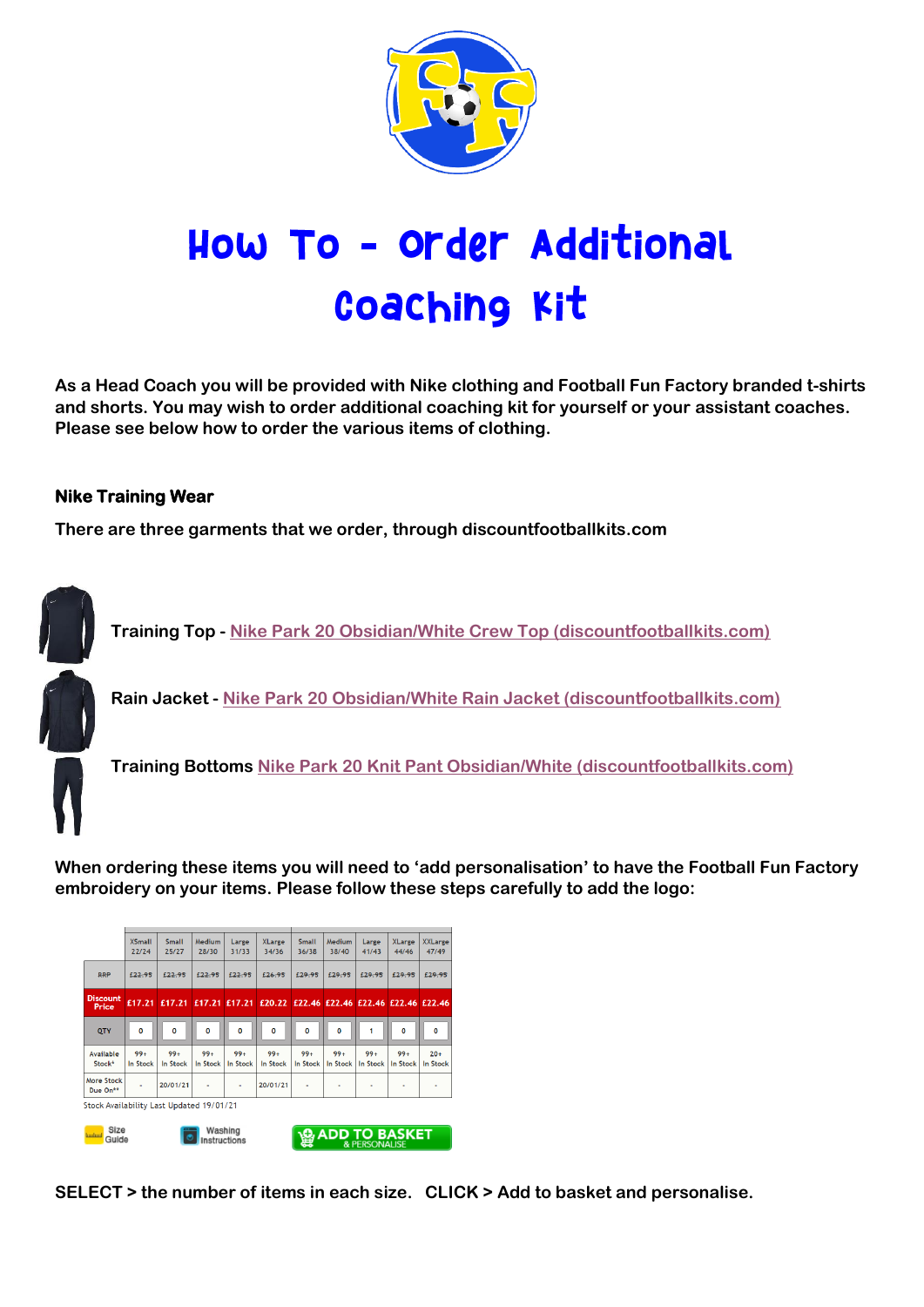

**CLICK > Club Badge 'Click to Add' CLICK > Select 'per garment' CLICK > Select 'Left Breast'**



**CLICK > Choose file and upload the FFF 'HighResLogo' which can be downloaded from the Head Coach Community.**



**CLICK > As Image CLICK > Select**



**CLICK > Add to order**